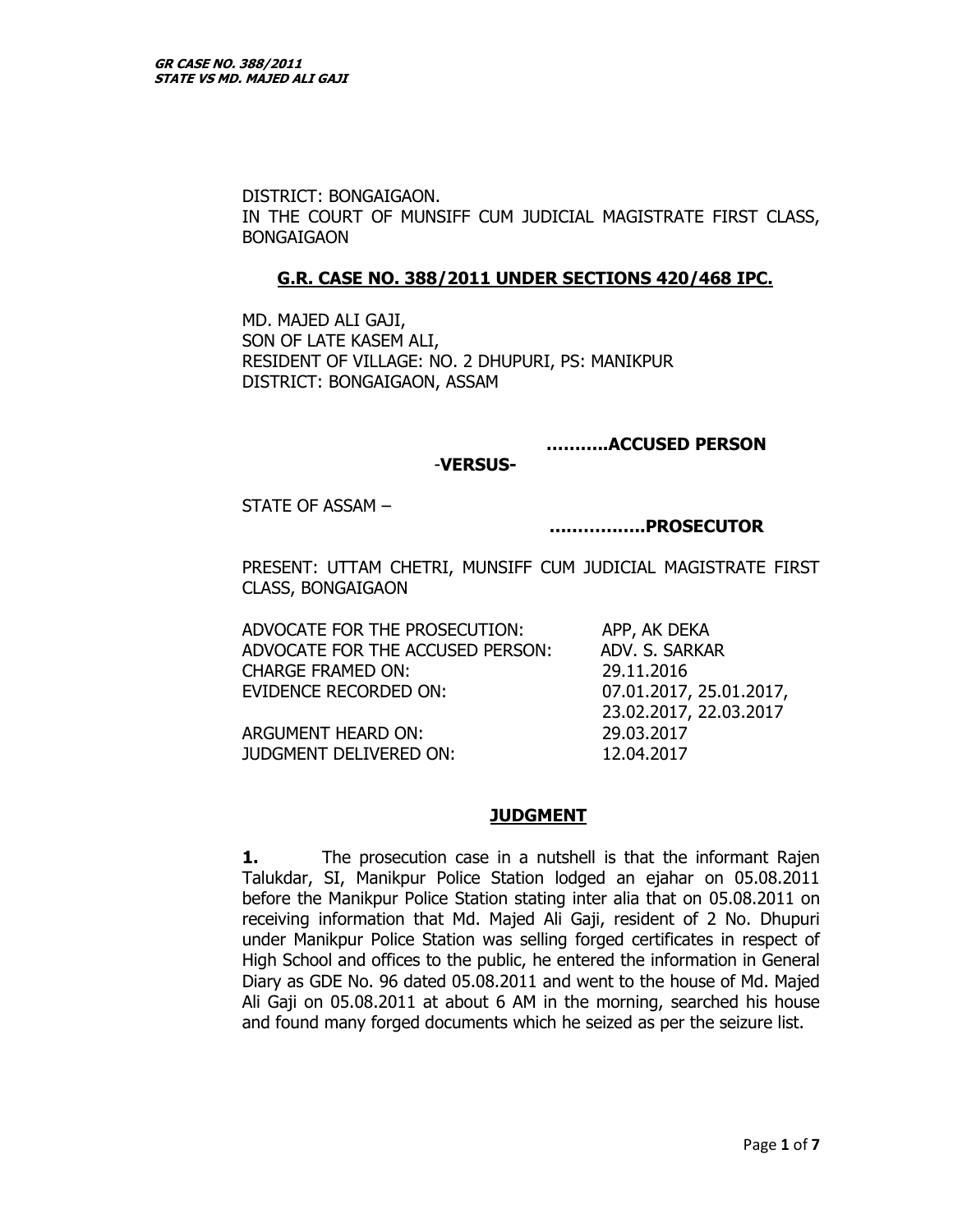**2.** It is pertinent to mention herein that SI, Rajen Talukdar who was Officer in Charge of the Manikpur Police Station registered the FIR lodged by him as Manikpur Police Station Case No. 167/2011 under Sections 120- B/420/468 IPC and entrusted Kulesh Chakrabarty to investigate into the matter. On completion of the investigation, SI, Kulesh Chakrabarty submitted the case record to SI, Rajen Talukdar who submitted chargesheet against the accused person Md. Majed Ali Gaji under Sections 420/468 IPC.

**3.** The accused person entered his appearance in response to the process issued. Copies of the relevant documents were furnished to the accused person in accordance with Section 207 Criminal Procedure Code, 1973. Formal charges were, accordingly, framed against the accused person Md. Majed Ali Gaji under Sections 420/468 IPC and read over and explained to the accused person to whom he pleaded not guilty and claimed to be tried.

**4.** During trial, the prosecution examined 6 (six) witnesses and exhibited 5 (five) documents after which the prosecution evidence was closed. The statement of the accused person was, accordingly, recorded in a separate sheet of paper as mandated by Section 313 Criminal Procedure Code, 1973 wherein the accused person denied the entire allegations made against him. Defence did not adduce any evidence.

**5.** Upon hearing both the parties and on perusal of the case record, the following points for determination have been formulated by this Court.

- **i)** Whether the accused person Md. Majed Ali Gaji cheated the public by dishonestly inducing them to deliver the property belonging to them or any part of valuable security or anything signed or sealed which is capable of being converted into valuable security and, thereby, committed an offence punishable under Section 420 IPC?
- **ii)** Whether the accused person forged certain documents such as certificates issued in the name of Gaon Panchayat, forged certificates issued by the DC, Barpeta etc. intending that it shall be used for the purpose of cheating and, thereby, committed an offence punishable under Section 468 IPC?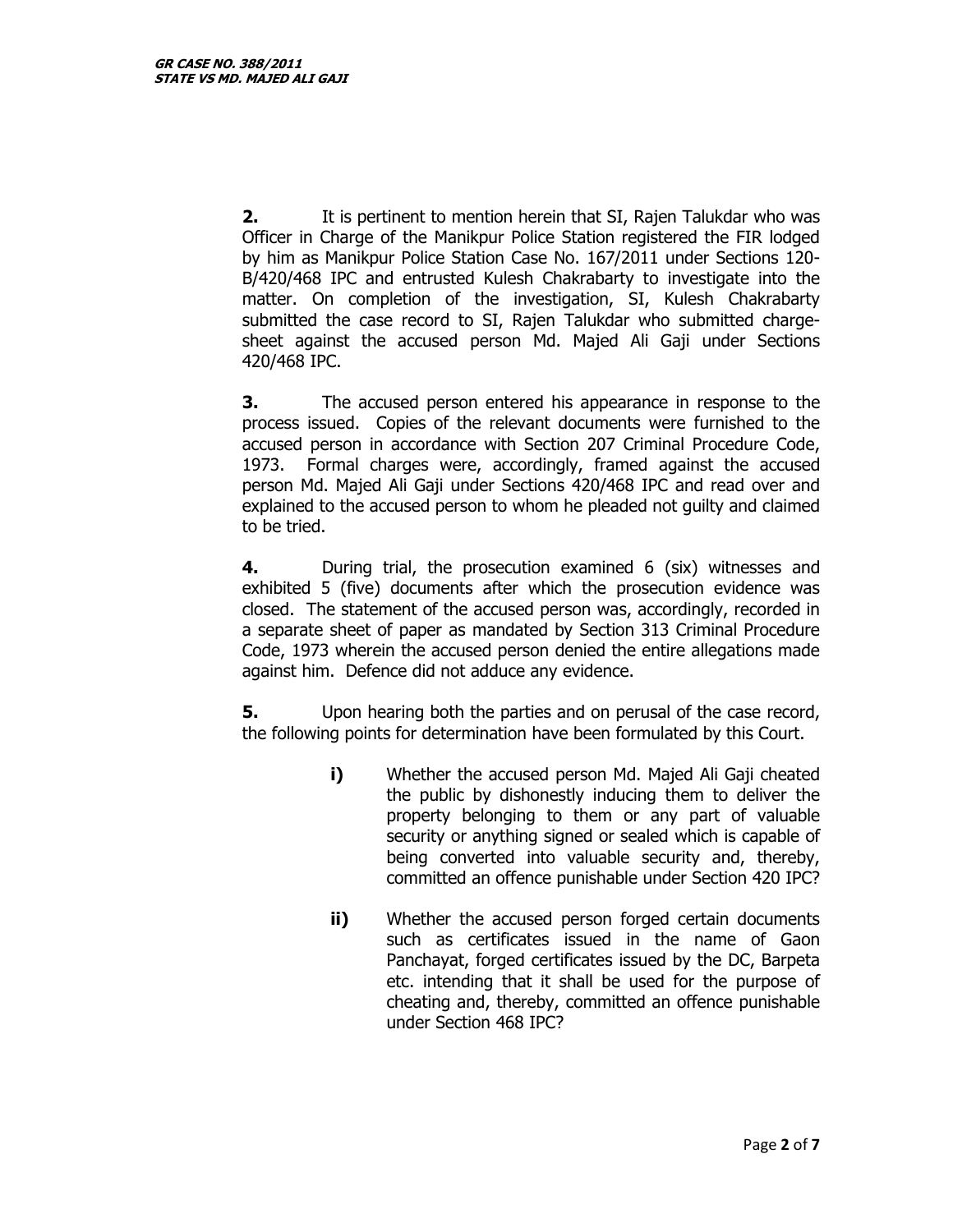**6.** I have heard the learned counsel for both sides and have gone through the evidence on record which is outlined below.

# **EVIDENCE**

**7.** PW1 in his examination in chief had stated that he does not know the informant; that the accused person is his father; that he does not anything about the incident; that the police had taken his signature in a blank page.

**8.** PW1 in his cross-examination had stated that the police took his signature in a blank page in the Police Station; that he does not know why the police had taken his signature; that the police had not taken his statement.

**9.** PW2 in his examination in chief had stated that he does not know the informant but knows the accused person who is standing at the dock; that he does not know anything about the incident. Defence declined to cross-examine PW2.

**10.** PW3 in his examination in chief had stated that he knows both the informant and the accused person who is standing at the dock; that he does not know anything about the incident. Defence declined to crossexamine PW3.

**11.** PW4 in his examination in chief had stated that he does not know the informant but knows the accused person who is standing at the dock; that he does not know anything about the incident. Defence declined to cross-examine PW4.

**12.** PW5 in his examination in chief had stated that on 05.08.2011 when he was posted as O/C, Manikpur he received an information from Sri Ram Charan Barman, DSP Headquarter, Bongaigaon on the same day at about 6 AM in the morning that some persons are selling forged certificates; that he, accordingly, went to Dhupuri along with Sri Ram Charan Barman and searched the house of Majed Ali Gaji and found some forged certificates issued in the name of Gaon Panchayat, forged certificates issued by the DC, Barpeta and many other forged certificates; that he, accordingly, seized all the aforesaid documents in the presence of witnesses and brought the accused Majed Ali Gaji to Manikpur Police Station along with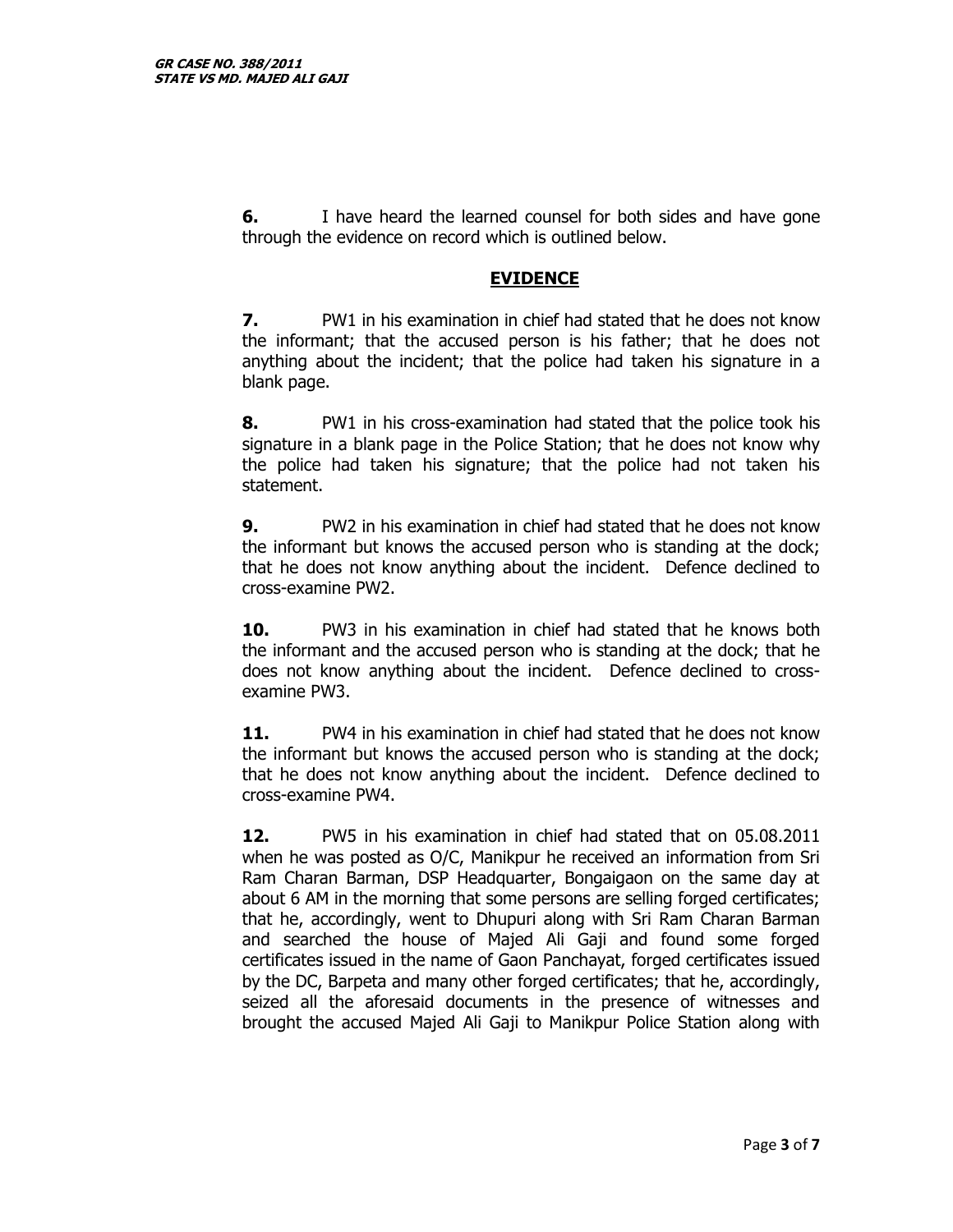the seized documents; that he also filed an 'ejahar' in respect of the aforesaid incident and entrusted SI Kulesh Chakrabarty to investigate the case; that Exhibit 1 is the 'ejahar' and Exhibit 1 (1) is his signature; that Exhibit 2 is the GD extract copy and Exhibit 2 (1) is his signature; that Exhibit 3 is the seizure list and Exhibit 3 (1) is his signature.

**13.** PW5 in his cross-examination had stated that he went to Majed Ali Gaji's house at 6 AM in the morning along with 6–7 staffs of Manikpur Police Station; that none of the staffs who were present with him were made seizure witness in the present case; that he had filed 'ejahar', seized the documents and filed chargesheet in the present case; that at the time of filing the 'ejahar' he was working as O/C, Manikpur; that he had addressed the O/C, Manikpur in the ejahar; that he had not seen the seized articles in the Court today; that he had made GD entry in respect of the present case; that there is over writing and white marks in the extract copy of the GD Entry and no initial has been marked in the aforesaid over writing; that the Investigating Officer has not taken his statement in the present case. PW5 had denied the suggestion that no forged documents were recovered from the house of the accused person. PW5 had also denied the suggesting that the accused has been falsely implicated in the present case.

**14.** PW6 in his examination in chief had stated that on 05.07.2011, SI, Rajendra Talukdar lodged an FIR against the accused person and registered the same as Manikpur Police Station Case No. 167/11 under Sections 120(B)/420/468 IPC and entrusted him to investigate the case; that he, accordingly, recorded the statement of the witnesses and handed over the case record to the O/C, Rajen Talukdar on completion of the investigation; that on 30.06.2013 Rajendra Talukdar submitted charge sheet in the present case against the accused Majed Ali under Sections 420/468 IPC; that Exhibit 4 is the memo of arrest and Exhibit 4 (1) is his signature; that Exhibit 5 is the charge sheet and Exhibit 5 (1) is the signature of Rajendra Talukdar, O/C, Manikpur Police Station.

**15.** PW6 in his cross-examination had stated that he did not go to the place of occurrence on being entrusted to investigate the case; that he had investigated the case from the Police Station as per the direction of O/C, Rajendra Talukdar; that he does not know what was seized by O/C, Rajendra Talukdar; that O/C, Rajendra Talukdar had submitted charge sheet after taking the case from him; that he had not taken the statement of O/C, Rajendra Talukdar. PW6 had denied the suggestion that he had not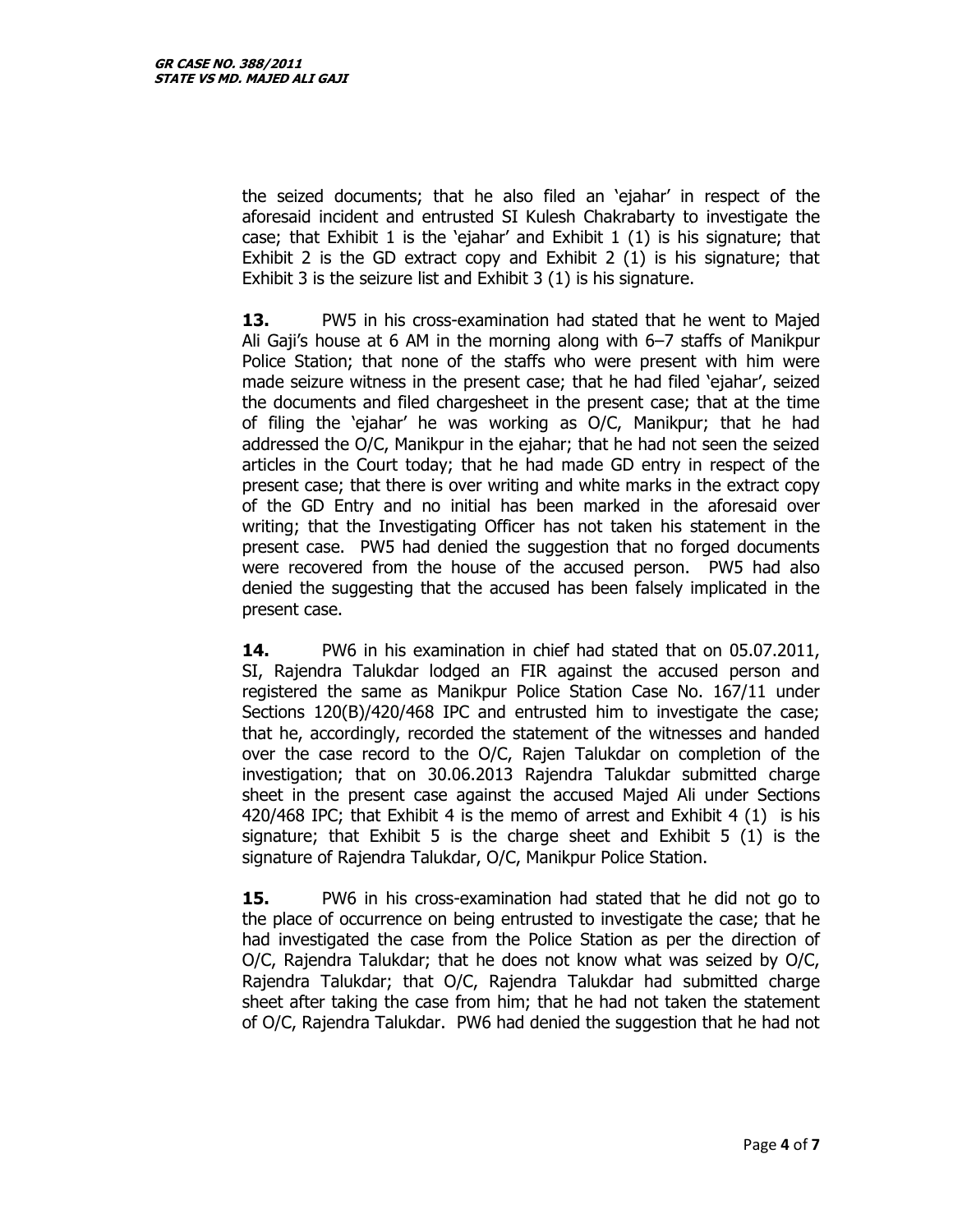taken the statement of witnesses as mentioned in the case record. PW6 had also denied the suggestion that he had not properly investigated the present case.

# **APPRECIATION OF EVIDENCE**

**16.** The informant Rajen Talukdar, SI, Manikpur Police Station who had also registered the FIR and had filed charge-sheet in the present case had alleged in his FIR dated 05.08.2011 that on receiving the information that Md. Majed Ali Gaji, resident of 2 No. Dhupuri under Manikpur Police Station was selling forged certificates in respect of High School and offices to the public, he entered the information in the General Diary as GDE No. 96 dated 05.08.2011 and went to the house of Md. Majed Ali Gaji on 05.08.2011 at about 6 AM in the morning, searched his house and found many forged documents which he seized as per the seizure list.

**17.** To substantiate the aforesaid allegation, the prosecution had examined 6 witnesses i.e., PW1, PW2, PW3, PW4, PW5 and PW6 (Investigating Officer). PW1, PW2, PW3 and PW4 had stated in their evidence that they don't know anything about the incident. PW6 who is the investigating officer in the present case had stated in his cross-examination that **'he did not go to the place of occurrence on being entrusted to investigate the case; that he had investigated the case from the Police Station as per the direction of O/C, Rajendra Talukdar; that he does not know what was seized by O/C, Rajendra Talukdar; that O/C, Rajendra Talukdar had submitted charge sheet after taking the case from him; that he had not taken the statement of O/C, Rajendra Talukdar'**.

**18.** Perusal of the record reveals that there are no materials on record to show that the forged documents such as certificates issued in the name of Gaon Panchayat, forged certificates issued by the DC, Barpeta etc. were seized from the possession of the accused person as alleged in the FIR. In fact none of the independent witnesses including the Investigating Officer had corroborated the allegation made in the FIR in respect of seizure of the forged documents allegedly made from the house of the accused. Thus non-corroboration of the alleged seizure made from the house of the accused person creates a doubt on the prosecution story that the forged documents were seized from the house of the accused as alleged and the accused person deserves benefit of doubt in this respect. Furthur there are also no materials on record to show that the accused person Md. Majed Ali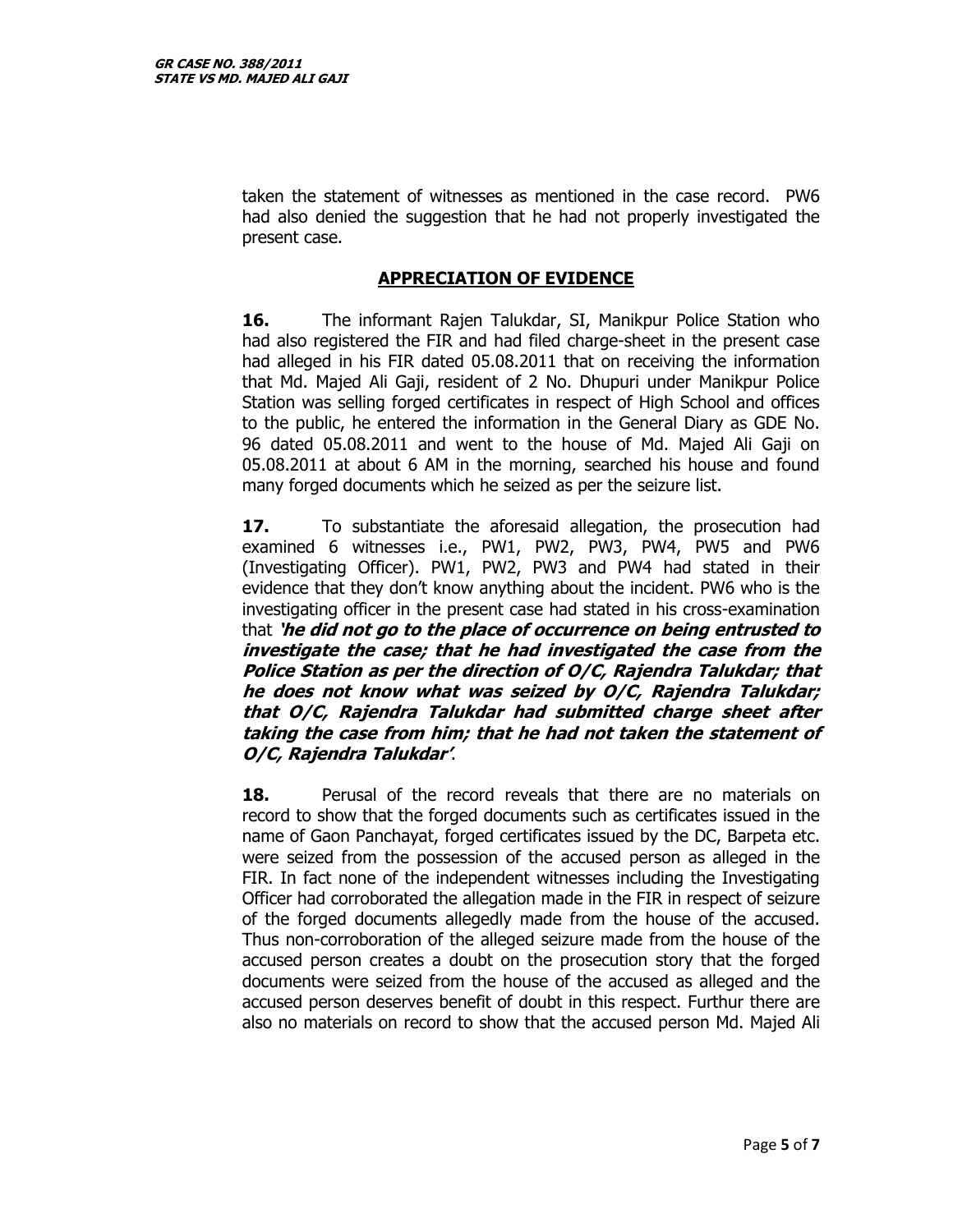Gaji cheated the public by dishonestly inducing them to deliver the property belonging to them or any part of valuable security or anything signed or sealed which is capable of being converted into valuable security or forged certain documents such as certificates issued in the name of Gaon Panchayat, forged certificates issued by the DC, Barpeta etc. intending that it shall be used for the purpose of cheating so as to sustain his conviction under Section 420/468 IPC.

**19.** As such, I am inclined to pronounce the accused clear of all imputations. Accordingly it is held that the prosecution has failed to bring home the charges under Sections 420/468 IPC against the accused. I find no ground for holding the accused guilty of committing the alleged offences. As such, both the points for determination are answered in the negative in favour of the accused.

# **ORDER**

In view of the discussion made above and the decisions reached in the foregoing points for determination, it is held that the prosecution has failed to prove beyond reasonable doubt that the accused Md. Majed Ali Gaji had committed the offence punishable under Sections 420/468 IPC. As such, the accused is acquitted of the charges under Sections 420/468. The bail bond of the accused and his surety shall remain in force for six months from today in compliance with Sec. 437-A, Criminal Procedure Code. Case is disposed of on contest. Seized articles be destroyed in due course of time as per law.

Given under my hand and the seal of this court on this  $12<sup>th</sup>$  day of April, 2017 at Bongaigaon.

> (Uttam Chetri) Munsiff cum Judicial Magistrate First Class, Bongaigaon